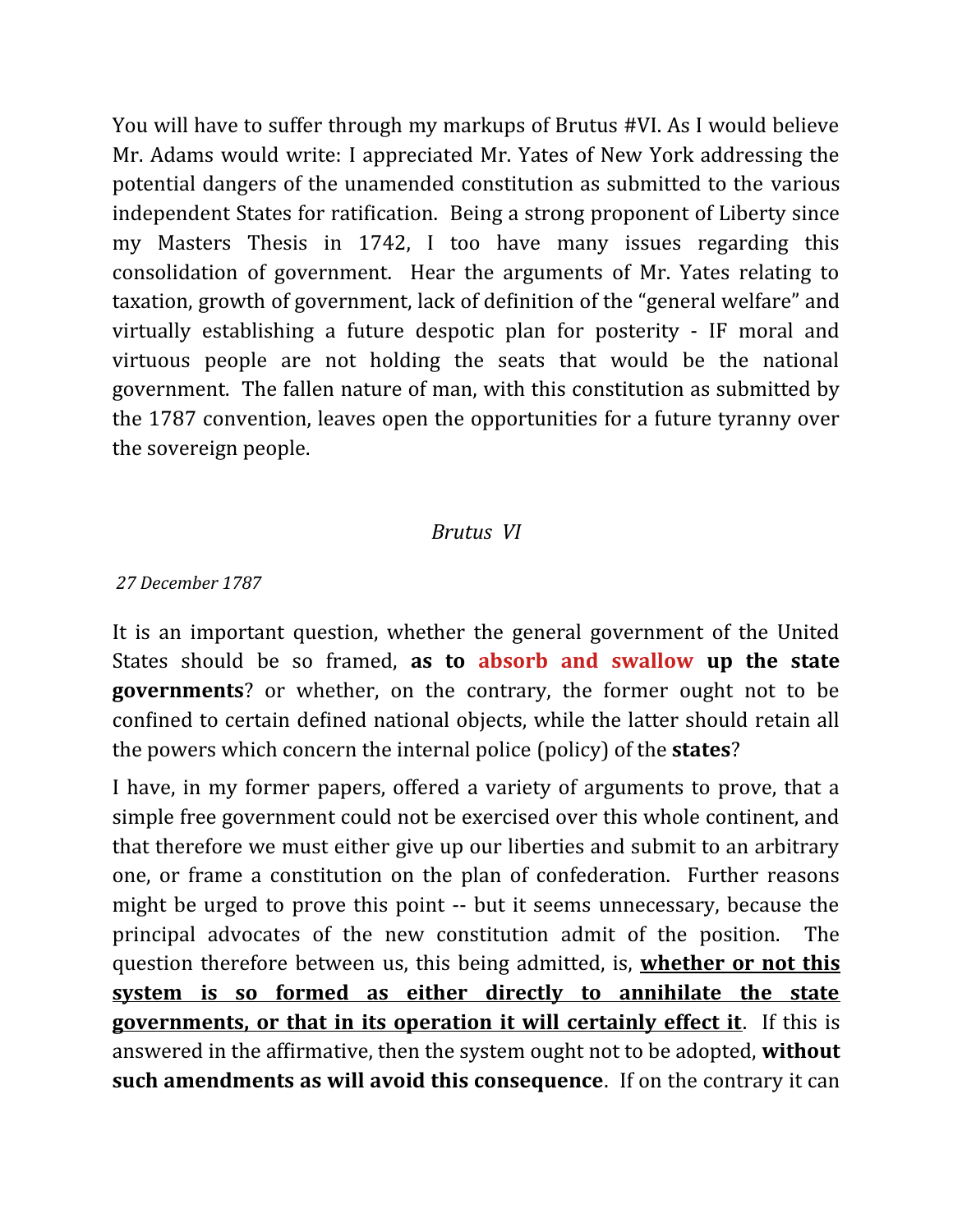be shewn, that the **state governments** are secured in their rights to manage the internal police (policy) of the respective states, we must confine ourselves in our enquiries to the organization of the government and the guards and provisions it contains to prevent a misuse or abuse of power. To determine this question, it is requisite, that we fully investigate the nature, and the extent of the powers intended to be granted by this constitution to the rulers.

In my last number I called your attention to this subject, and proved, as I think, uncontrovertibly, that the powers given the legislature under the 8th section of the 1st article, had no other limitation than the discretion of the Congress. It was shewn, that even if the most favorable construction was given to this paragraph, that the advocates for the new constitution could wish, it will convey a power to lay and collect taxes, imposts, duties, and excises, **according to the discretion of the legislature**, and to make all laws which they shall judge **proper and necessary** to carry this power into execution. This I shewed would totally **destroy all the power of the state governments**. To confirm this, it is worth while to trace the operation of the government in some particular instances.

The general government is to be vested with authority to levy and collect taxes, duties, and excises; **the separate states** have also power to impose taxes, duties, and excises, except that they cannot lay duties on exports and imports without the consent of Congress. Here then the two governments have concurrent jurisdiction; both may lay impositions of this kind. But then the general government have supperadded to this power, authority to make all laws which shall be necessary and proper for carrying the foregoing power into execution. **Suppose then that both governments should lay taxes, duties, and excises, and it should fall so heavy on the people that they would be unable, or be so burdensome that they would refuse to pay them both** -- would it not be necessary that the general legislature should suspend the collection of the **state** tax? It certainly would. For, if the people could not, or would not pay both, they must be discharged from the tax to the **state**, or the tax to the general government could not be collected. -- The conclusion therefore is inevitable, that the respective **state** governments will not have the power to raise one shilling in any way, but by the permission of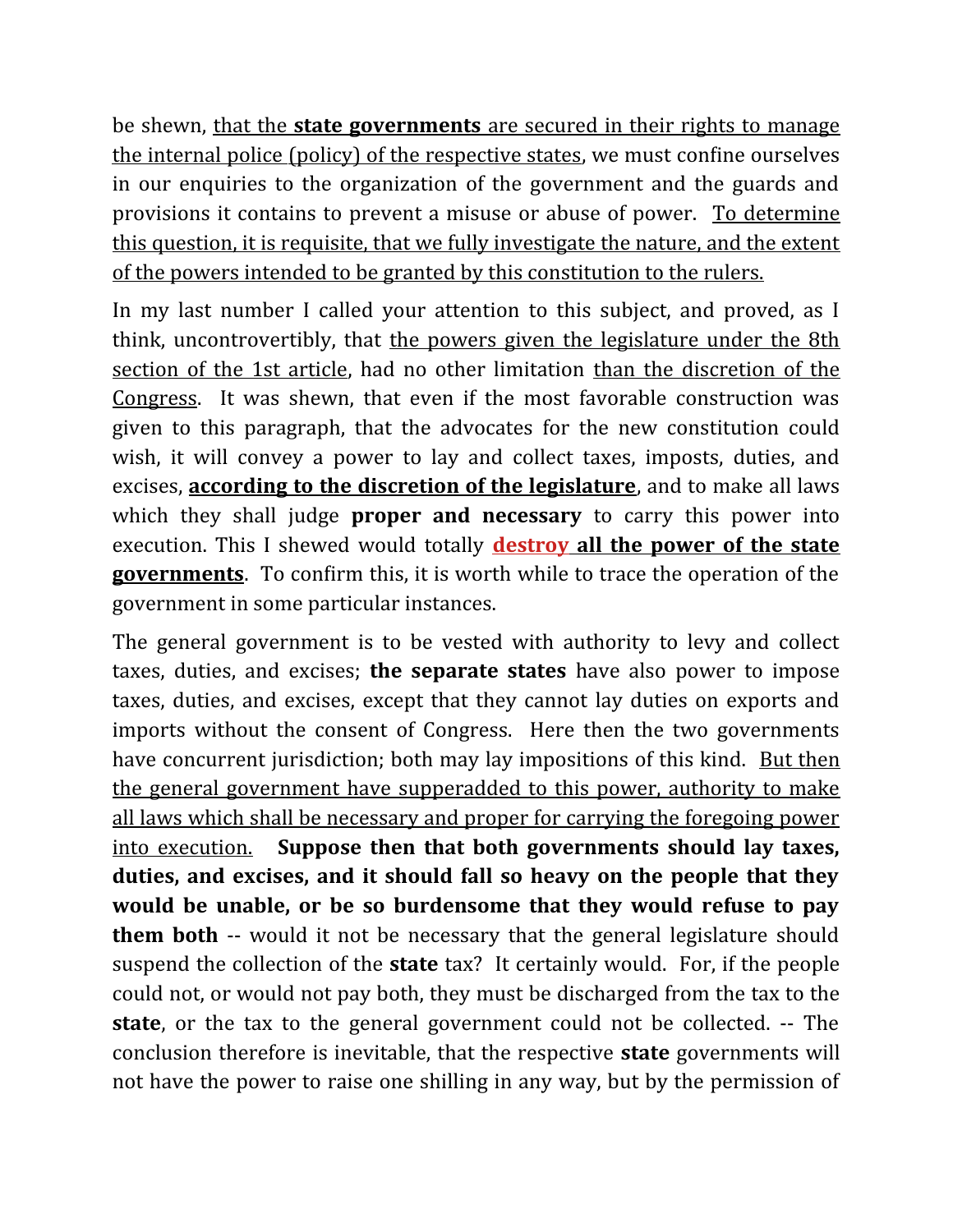the Congress. I presume no one will pretend, that the **states** can exercise legislative authority, or administer justice among their citizens for any length of time, without being able to raise a sufficiency to pay those who administer their governments.

 If this be true, and if the **states** can raise money only by permission of the general government, it follows that **the state governments will be dependent on the will of the general government for their existence**.

What will render this power in Congress effectual and sure in its operation is, that the government will have complete judicial and executive authority to carry all their laws into effect, which will be paramount to the judicial and executive authority of the individual **states**: in vain therefore will be all interference of the legislatures, courts, or magistrates of any of the **states** on the subject; **for they will be subordinate to the general government**, and engaged by oath to support it, and will be constitutionally bound to submit to their decisions.

**The general legislature will be empowered to lay any tax they chuse, to annex any penalties they please to the breach of their revenue laws**; and to appoint as many officers as they may think proper to collect the taxes. They will have authority to farm the revenues and to vest the farmer general, with his subalterns (an officer in the army below the rank of captain, esp. a second lieutenant.), with plenary (absolute) powers to collect them, in any way which to them may appear eligible. And the courts of law, which they will be authorized to institute, will have cognizance of every case arising under the revenue laws, the conduct of all the officers employed in collecting them; and the officers of these courts will execute their judgments. There is no way, therefore, of avoiding the destruction of the **state** governments, whenever the Congress please to do it, **unless the people rise up, and, with a strong hand, resist and prevent the execution of constitutional laws**. The fear of this, will, it is presumed, restrain the general government, for some time, within proper bounds; **but it will not be many years before they will have a revenue, and force, at their command, which will place them above any apprehensions on that score**.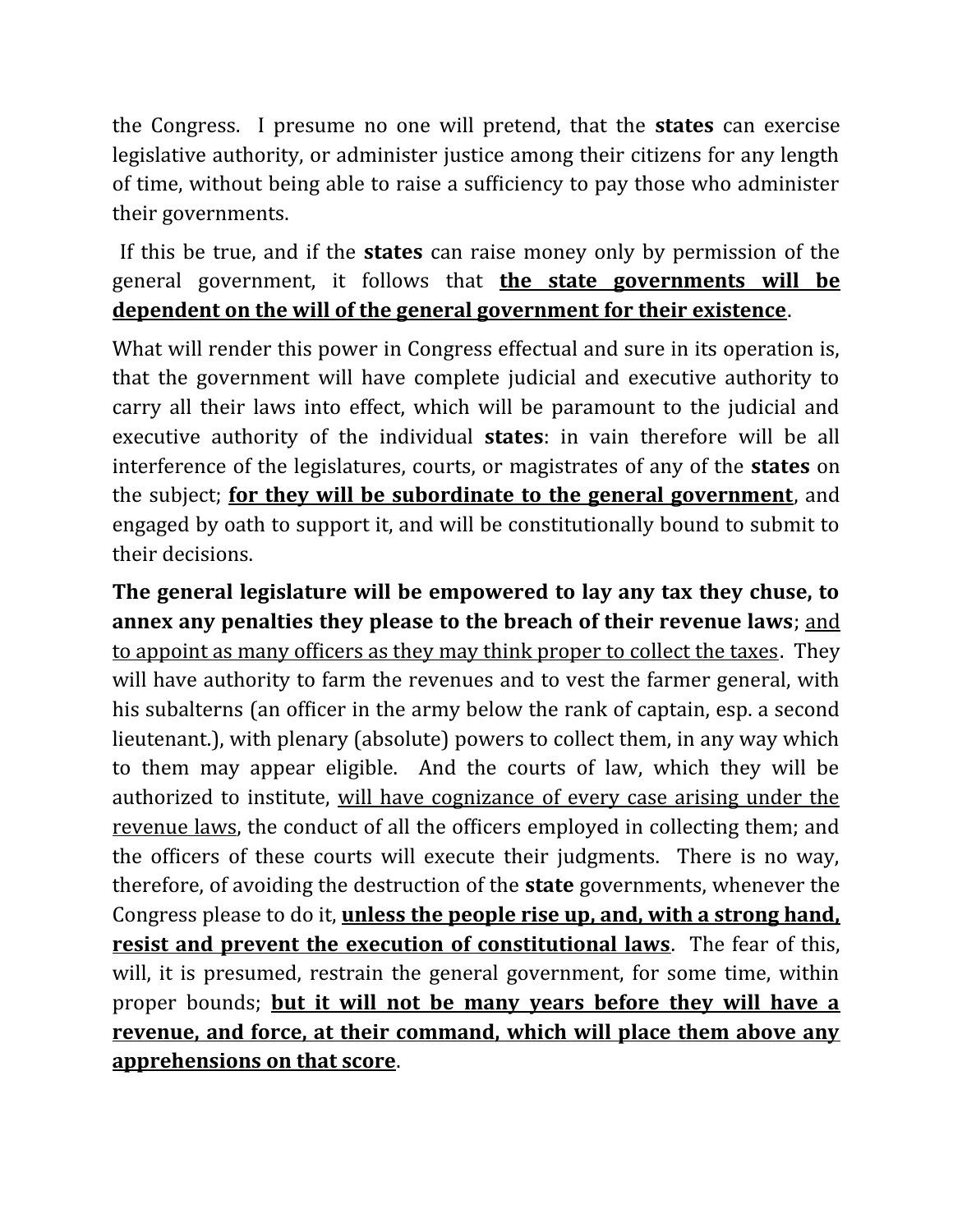How far the power to lay and collect duties and excises, may operate to dissolve the **state** governments, and oppress the people, it is impossible to say. It would assist us much in forming a just opinion on this head, to consider the various objects to which this kind of taxes extend, in European nations, and the infinity of laws they have passed respecting them. Perhaps, if leisure will permit, this may be essayed in some future paper.

 It was observed in my last number, that the power to lay and collect duties and excises, **would invest the Congress with authority to impose a duty and excise on every necessary and convenience of life**. As the principal object of the government, in laying a duty or excise, will be, to raise money, it is obvious, that they will fix on such articles as are of the most general use and consumption; because, unless great quantities of the article, on which the duty is laid, is used, the revenue cannot be considerable. We may therefore presume, that the articles which will be the object of this species of taxes will be either the real necessaries of life; or if not these, such as from custom and habit are esteemed so. I will single out a few of the productions of our own country, which may, and probably will, be of the number.

Cider (distilled alcohols and wines) is an article that most probably will be one of those on which an excise will be laid, because it is one, which this country produces in great abundance, which is in very general use, is consumed in great quantities, and which may be said too not to be a real necessary of life. An excise on this would raise a large sum of money in the United States. How would the power, to lay and collect an excise on cider, and to pass all laws proper and necessary to carry it into execution, operate in its exercise? It might be necessary, in order to collect the excise on cider, **to grant to one man, in each county, an exclusive right of building and keeping cidermills**, **and oblige him to give bonds and security for payment of the excise**; or, if this was not done**, it might be necessary to license the mills, which are to make this liquor**, **and to take from them security, to account for the excise**; or, if otherwise, **a great number of officers must be employed, to take account of the cider made, and to collect the duties on it**.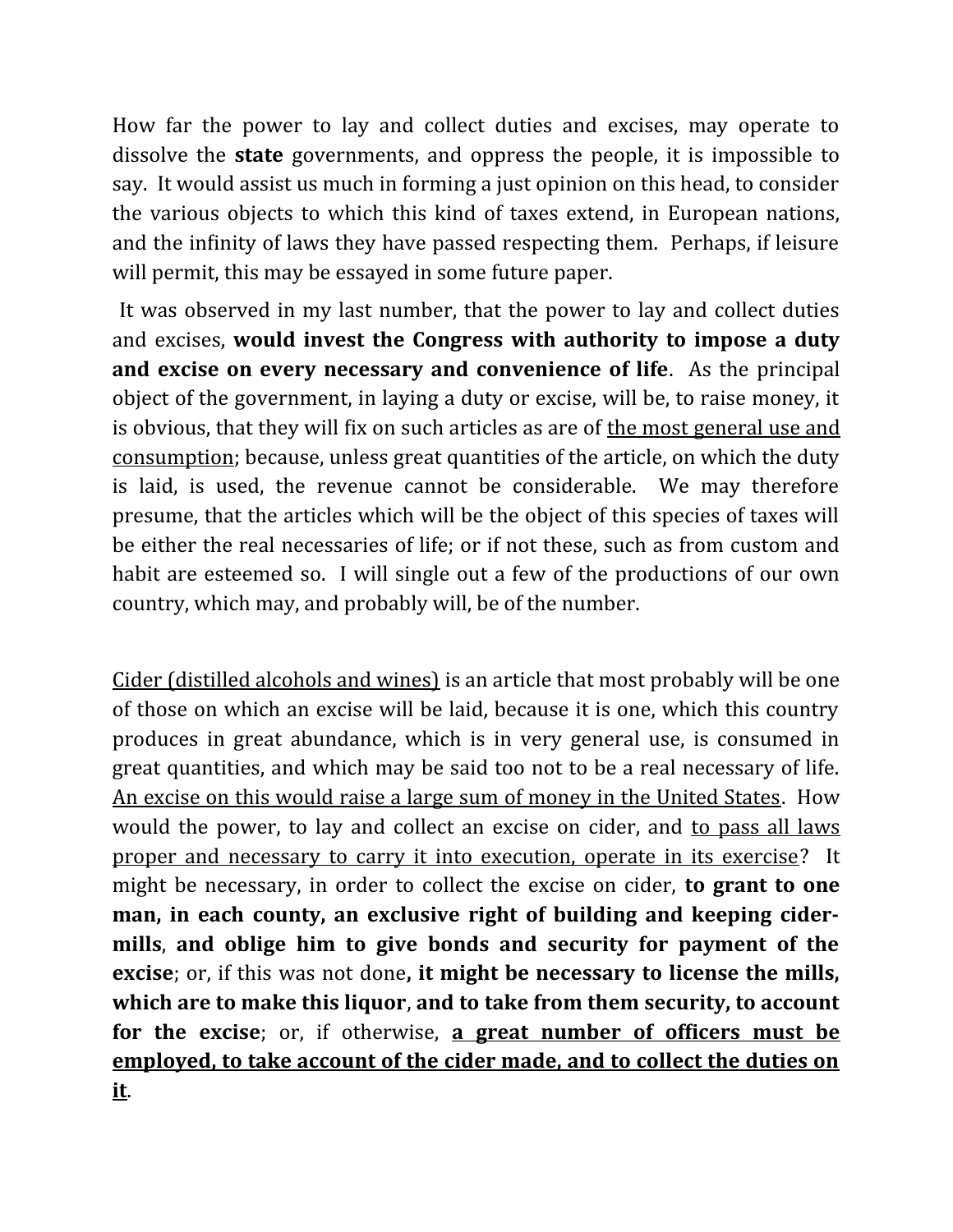Porter, ale, and all kinds of malt-liquors, are articles that would probably be subject also to an excise. It would be necessary, in order to collect such an excise, to regulate the manufactory of these, that the quantity made might be ascertained or otherwise security could not be had for the payment of the excise. **Every brewery must then be licensed**, and **officers appointed**, to take account of its product, and **to secure the payment of the duty, or excise**, before it is sold. Many other articles might be named, which would be objects of this species of taxation, but I refrain from enumerating them. It will probably be said, by those who advocate this system, that the observations already made on this head, are calculated only to inflame the minds of the people, with the apprehension of dangers merely imaginary. That there is not the least reason to apprehend, the general legislature will exercise their power in this manner. To this I would only say, that these kinds of taxes exist in Great Britain, and are severely felt. The excise on cider and perry (an alcoholic drink made from the fermented juice of pears.), was imposed in that nation a few years ago, and it is in the memory of every one, who read the history of the transaction, what great tumults it occasioned.

**This power, exercised without limitation, will introduce itself into every comer of the city, and country** -- It will wait upon the ladies at their toilett, and will not leave them in any of their domestic concerns; it will accompany them to the ball, the play, and the assembly; it will go with them when they visit, and will, on all occasions, sit beside them in their carriages, nor will it desert them even at church; it will enter the house of every gentleman, watch over his cellar, wait upon his cook in the kitchen, follow the servants into the parlour, preside over the table, and note down all he eats or drinks; it will attend him to his bed-chamber, and watch him while he sleeps; it will take cognizance of the professional man in his office, or his study; it will watch the merchant in the counting-house, or in his store; it will follow the mechanic to his shop, and in his work, and will haunt him in his family, and in his bed; it will be a constant companion of the industrious farmer in all his labour, it will be with him in the house, and in the field, observe the toil of his hands, and the sweat of his brow; it will penetrate into the most obscure cottage; and finally,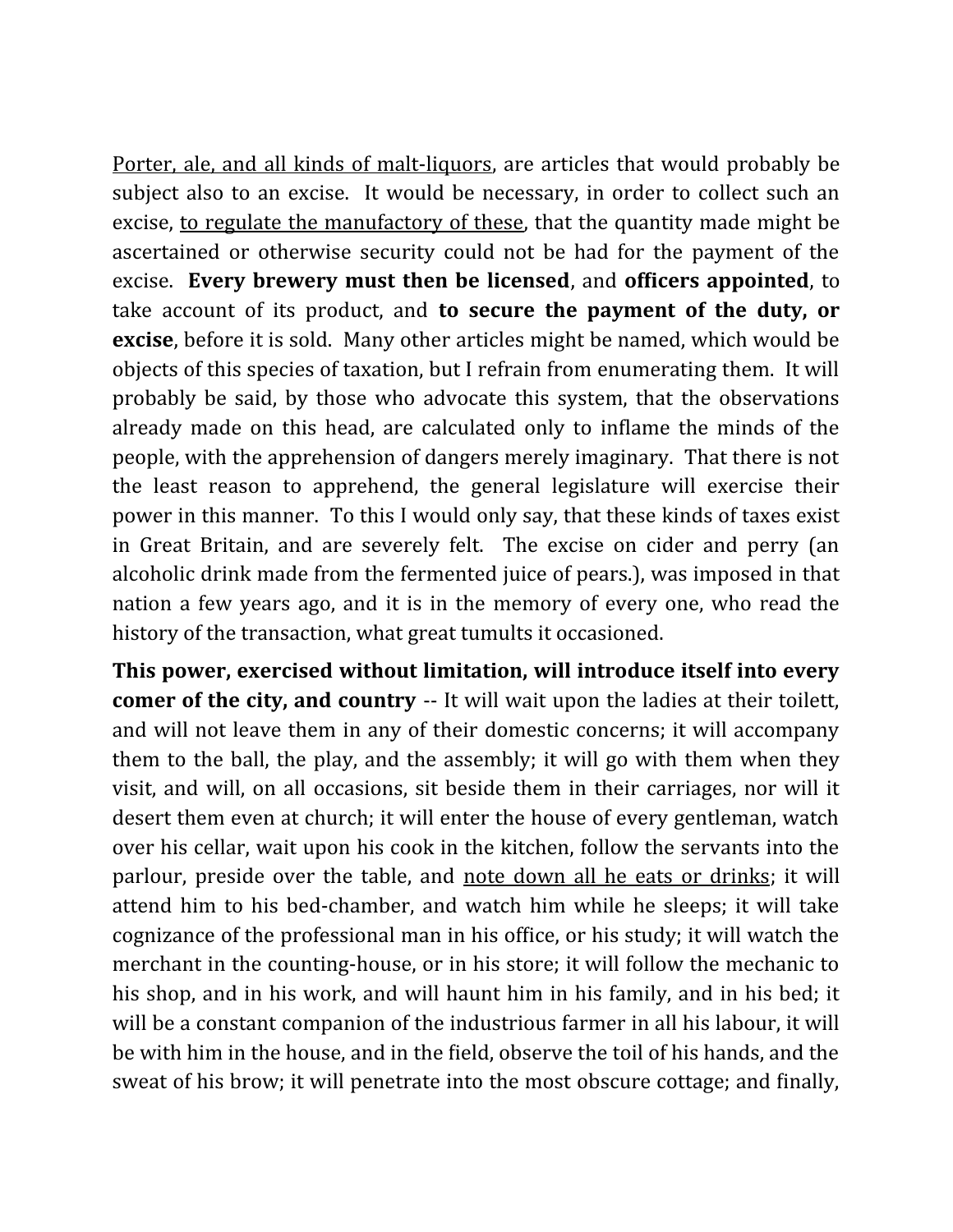it will light upon the head of every person in the United States. To all these different classes of people, and in all these circumstances, in which it will attend them, the language in which it will address them, will be **GIVE! GIVE!**

A power that has such latitude, which reaches every person in the community in every conceivable circumstance, and lays hold of every species of property they possess, and which has no bounds set to it, but the discretion of those who exercise it<sup>[]</sup>, I say, such a power must necessarily, from its very nature, swallow up all the power of the **state governments**.

I shall add but one other observation on this head, which is this -- It appears to me a solecism (a breach of good manners; a piece of incorrect behavior.), for two men, or bodies of men, to have unlimited power respecting the same object. **It contradicts the scripture maxim**, which saith, "no man can serve two masters," the one power or the other must prevail, or else **they will destroy each other**, and neither of them effect their purpose. It may be compared to two mechanic powers, acting upon the same body in opposite directions, the consequence would be, if the powers were equal, the body would remain in a **state** of rest, or if the force of the one was superior to that of the other, the stronger would prevail, and overcome the resistance of the weaker.

But it is said, by some of the advocates of this system, "That the idea that Congress can levy taxes at pleasure, is false, and the suggestion wholly unsupported: **that the preamble to the constitution is declaratory of the purposes of the union, and the assumption of any power not necessary to establish justice, &c. to provide for the common defence, &c. will be unconstitutional.** Besides, in the very clause which gives the power of levying duties and taxes, the purposes to which the money shall be appropriated, are specified, viz. to pay the debts, and provide for the common defence and general welfare."[1**] I would ask those, who reason thus, to define what ideas are included under the terms, to provide for the common defence and general welfare?** Are these terms definite, and will they be understood in the same manner, and to apply to the same cases by every one? **No one will pretend they will.** It will then be matter of opinion, what tends to the general welfare; and **the Congress will be the only judges**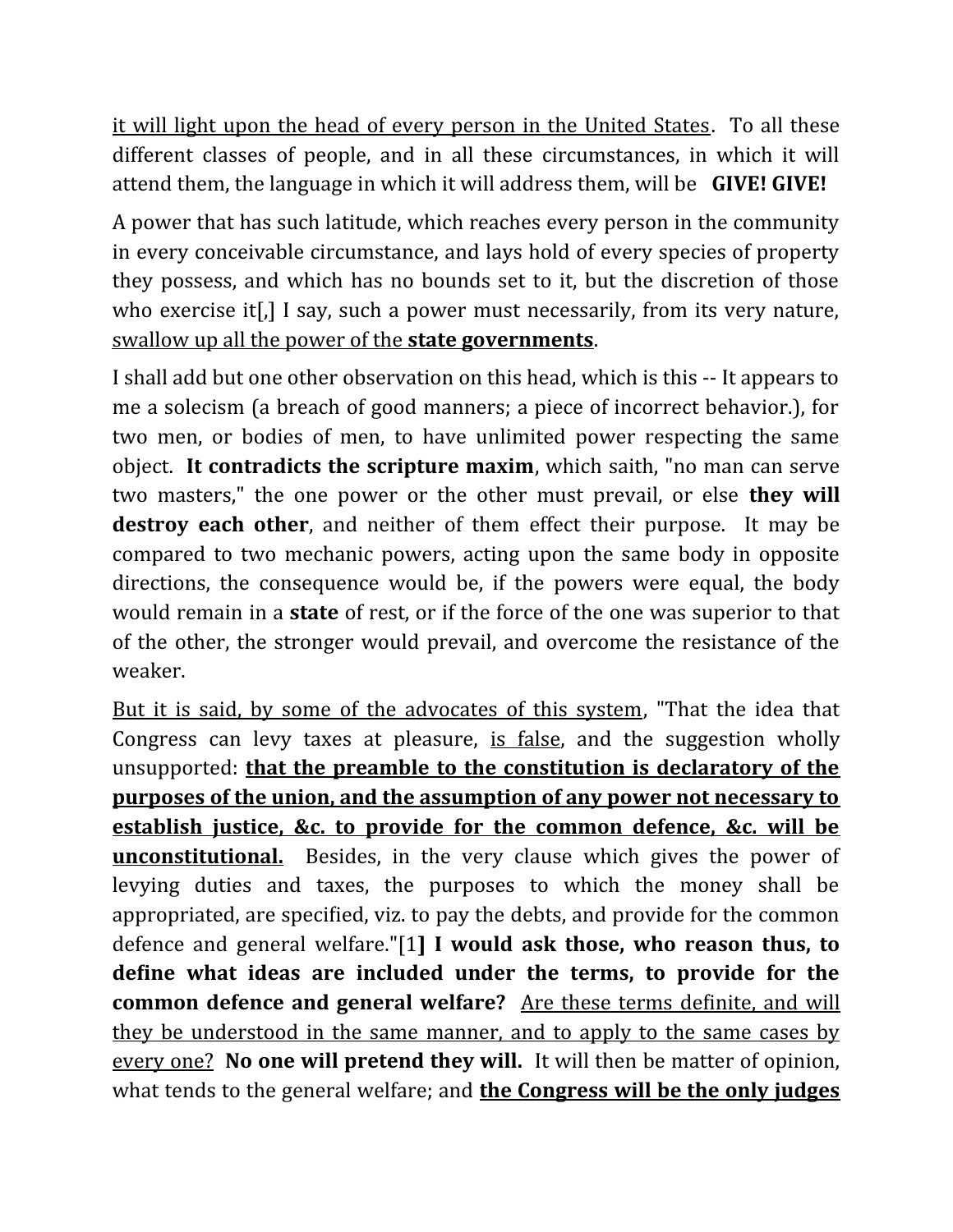**in the matter**. To provide for the general welfare, is an abstract proposition, which mankind differ in the explanation of, as much as they do on any political or moral proposition that can be proposed; the most opposite measures may be pursued by different parties, and both may profess, that they have in view the general welfare; and both sides may be honest in their professions, or both may have sinister views. Those who advocate this new constitution declare, they are influenced by a regard to the general welfare; those who oppose it, declare they are moved by the same principle; and I have no doubt but a number on both sides are honest in their professions; and yet nothing is more certain than this, that to adopt this constitution, and not to adopt it, cannot both of them be promotive of the general welfare.

**It is as absurd to say, that the power of Congress is limited by these general expressions**, "to provide for the common safety, and general welfare," as it would be to say, that it would be limited, had the constitution said they should have power to lay taxes, &c. at will and pleasure. Were this authority given, it might be said, that under it the legislature could not do injustice, or pursue any measures, but such as were calculated to promote the public good, and happiness. **For every man, rulers as well as others, are bound by the immutable laws of God and reason, always to will what is right**. It is certainly right and fit, that the governors of every people should provide for the common defence and general welfare; every government, therefore, in the world, even the greatest despot, is limited in the exercise of his power. But however just this reasoning may be, it would be found, in practice, a most pitiful restriction. The government would always say, their measures were designed and calculated to promote the public good; and **there being no judge between them and the people, the rulers themselves must, and would always, judge for themselves**.

There are others of the favourers of this system, who admit, that the power of the Congress under it, with respect to revenue, will exist without limitation, and contend, that so it ought to be.

It is said, "The power to raise armies, to build and equip fleets, and to provide for their support, ought to exist without limitation, because it is impossible to foresee, or to define, the extent and variety of national exigencies (the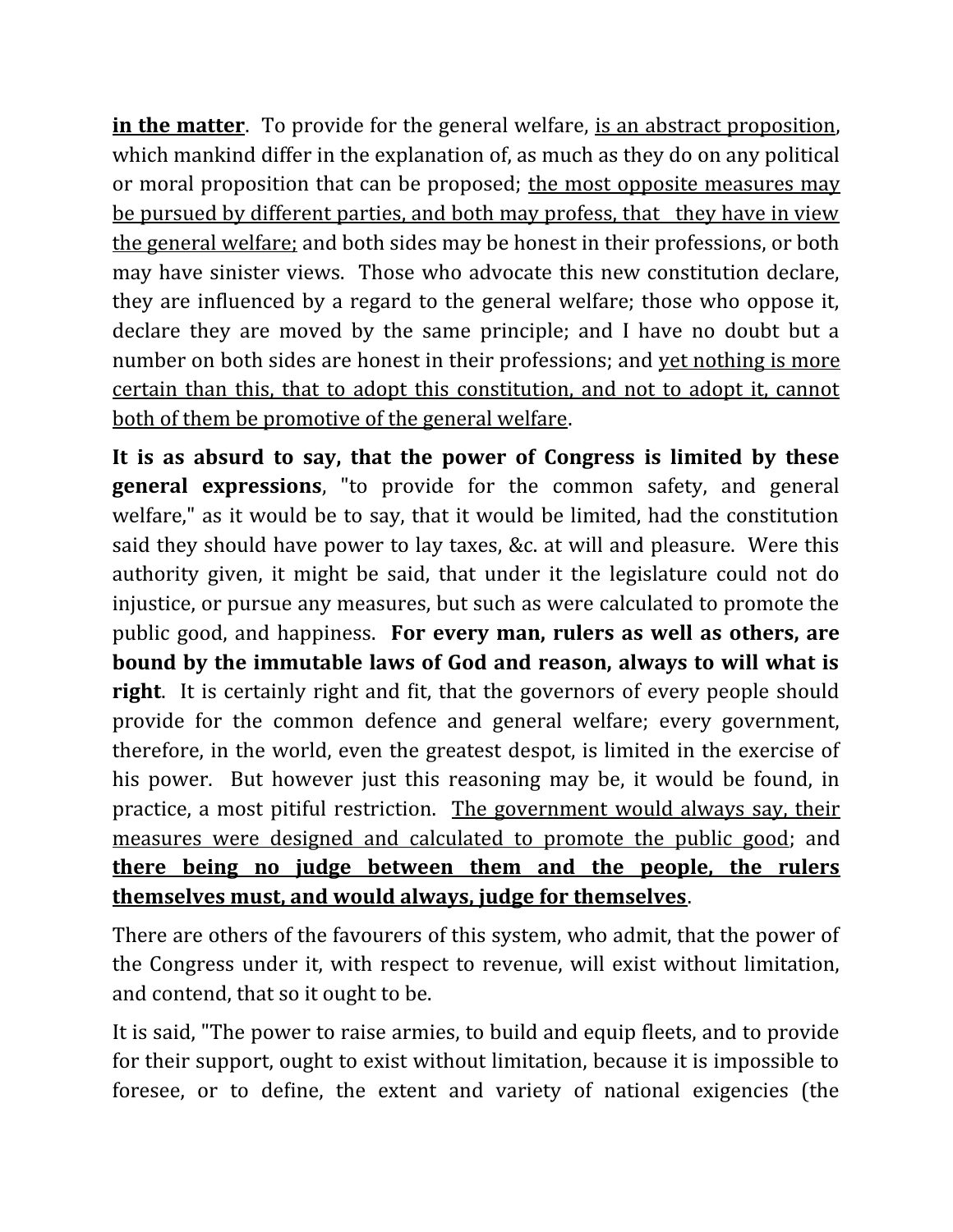exigencies of the war: need, demand, requirement, necessity.), or the correspondent extent and variety of the means which may be necessary to satisfy them.["]

This, it is said, "is one of those truths which, to correct and unprejudiced minds, carries its own evidence along with it. It rests upon axioms as simple as they are universal: the means ought to be proportioned to the end; the person, from whose agency the attainment of any end is expected, ought to possess the means by which it is to be attained."[2]

This same writer insinuates, that the opponents to the plan promulgated by the convention (the constitution), manifests a want of candor, in objecting to the extent of the powers proposed to be vested in this government; because he asserts, with an air of confidence, that the powers ought to be unlimited as to the object to which they extend; and that this position, if not self-evident, is at least clearly demonstrated by the foregoing mode of reasoning. But with submission to this author's better judgment, I humbly conceive his reasoning will appear, upon examination, more specious (superficially plausible, but actually wrong) than solid. The means, says the gentleman, ought to be proportioned to the end: admit the proposition to be true it is then necessary to enquire, what is the end of the government of the United States, in order to draw any just conclusions from it. Is this end simply to preserve the general government, and to provide for the common defence and general welfare of the union only? **certainly not**: for beside this, the **state governments** are to be supported, and provision made for the managing such of their internal concerns as are allotted to them. It is admitted, "that the circumstances of our country are such, as to demand a compound, instead of a simple, a confederate, instead of a sole government," that the objects of each ought to be pointed out, and that each ought to possess ample authority to execute the powers committed to them. The government then, being complex in its nature, the end it has in view is so also; and it is as necessary, that the **state governments** should possess the means to attain the ends expected from them, as for the general government. Neither the general government, nor the **state governments**, ought to be vested with all the powers proper to be exercised for promoting the ends of government. **The powers are divided**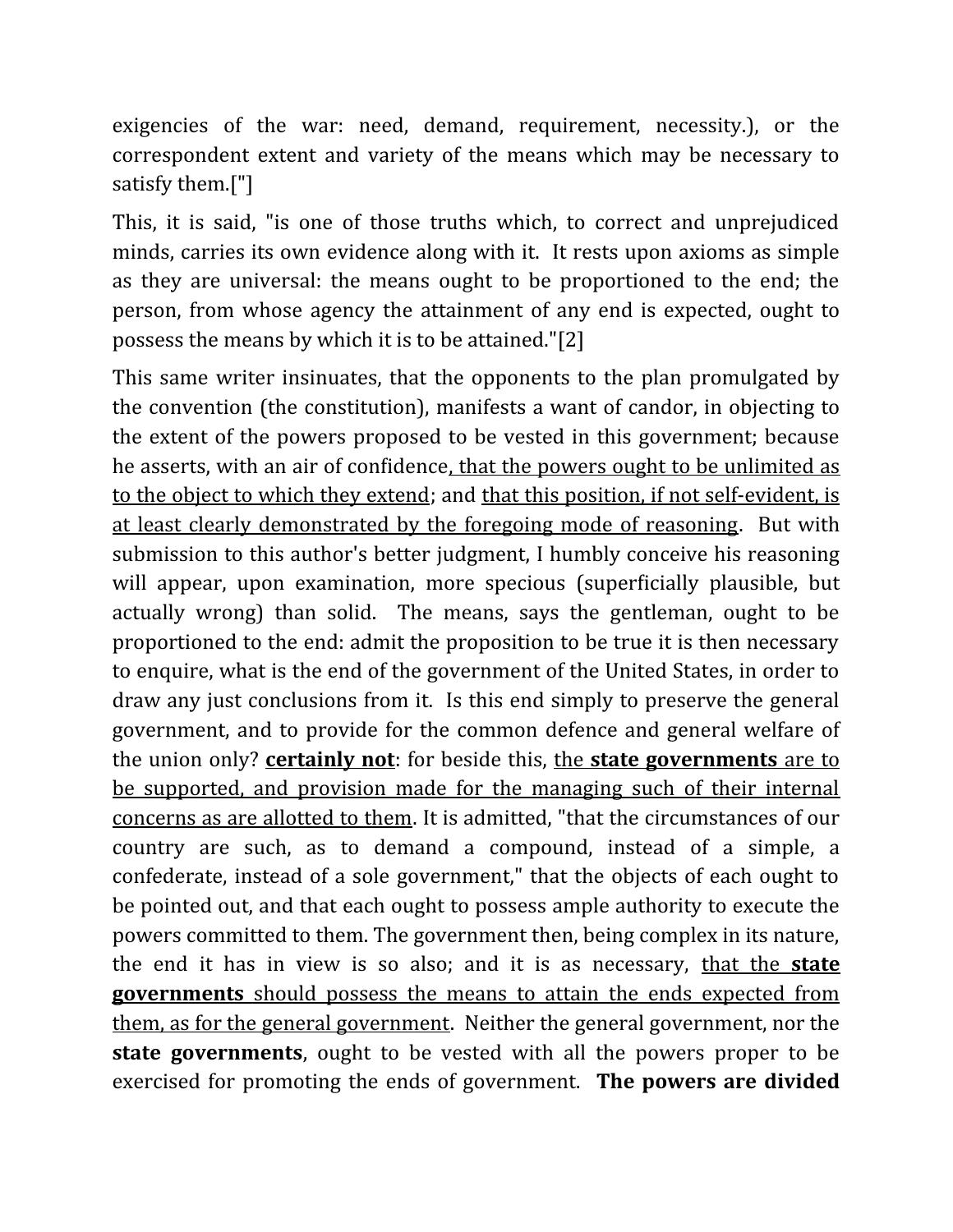**between them -- certain ends are to be attained by the one, and other certain ends by the other; and these, taken together, include all the ends of good government.** This being the case, the conclusion follows, that each should be furnished with the means, to attain the ends, to which they are designed.

**To apply this reasoning to the case of revenue**; the general government is charged with the care of providing for the payment of the debts of the United States; supporting the general government, and providing for the defence of the union. To obtain these ends, they should be furnished with means. But does it thence follow, that they should command all the revenues of the United States! Most certainly it does not. For if so, it will follow, that no means will be left to attain other ends, as necessary to the happiness of the country, as those committed to their care. **The individual states have debts to discharge; their legislatures and executives are to be supported, and provision is to be made for the administration of justice in the respective states**. For these objects the general government has no authority to provide; nor is it proper it should. It is clear then. That the **states** should have the command of such revenues, as to answer the ends they have to obtain. To say, "that the circumstances that endanger the safety of nations are infinite," and from hence to infer, that all the sources of revenue in the **states** should be yielded to the general government, is not conclusive reasoning: for the Congress are authorized only to controul in general concerns, and not regulate local and internal ones; and these are as essentially requisite to be provided for as those. The peace and happiness of a community is as intimately connected with the prudent direction of their domestic affairs, and the due administration of justice among themselves, as with a competent provision for their defence against foreign invaders, and indeed more so.

Upon the whole, I conceive, that there cannot be a clearer position than this, **that the state governments ought to have an uncontroulable power to raise a revenue, adequate to the exigencies of their governments; and, I presume, no such power is left them by this constitution.**

 *Brutus.*